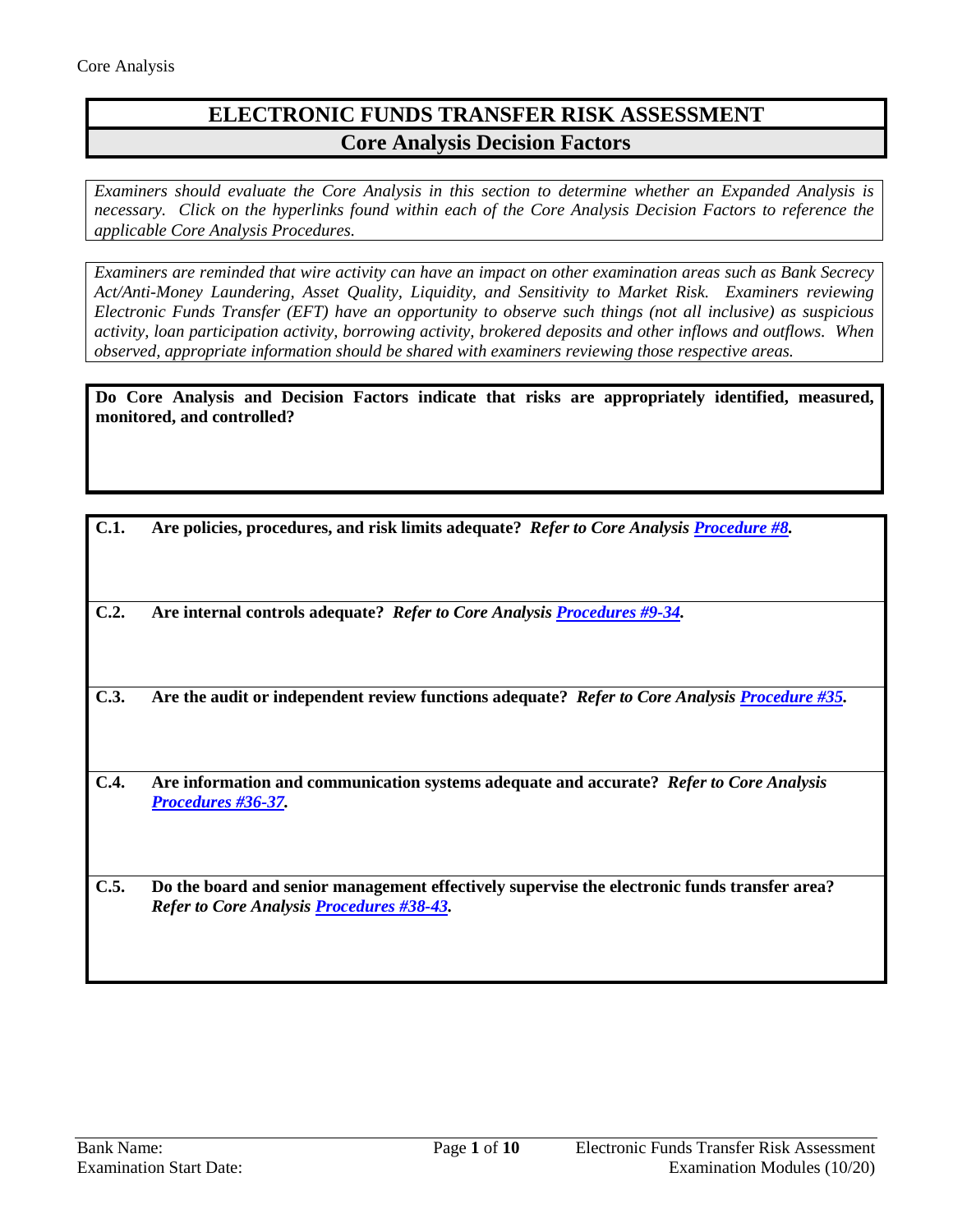# **ELECTRONIC FUNDS TRANSFER RISK ASSESSMENT Core Analysis Procedures**

*Examiners are to consider the following procedures but are not expected to perform every procedure at every bank. Examiners should complete only the procedures relevant for the bank's activities, business model, risk profile, and complexity. If needed, based on other identified risks, examiners can complete additional procedures. References to laws, regulations, supervisory guidance, and other resources are not all-inclusive.*

## **Preliminary Review**

- **1. Review previous examination reports, earlier work papers, and file correspondence for an overview of previously identified electronic funds transfer (EFT) concerns.**
- **2. Obtain an organizational chart and flowchart for the EFT area and determine key job responsibilities and workflows.** *Note: If the institution is subject to Sarbanes-Oxley (SOX), review the SOX information pertaining to the wire transfer function (e.g. SOX narratives, flow charts, and internal controls).*
- **3. Review the most recent audits and internal reviews of EFT activities to identify scope and noted deficiencies.**
- **4. Review management's actions to correct examination and audit deficiencies.**

**5. Discuss with management recent or planned changes in EFT activities.**

**6. Review reports to determine the type and volume of wire activity. Ascertain if any alternative systems were implemented to supplement/replace wire transfer systems (e.g., ACH remittance programs).**

**7. Review the minutes of management committees that oversee EFT activity. Review for content and follow-up of material matters.**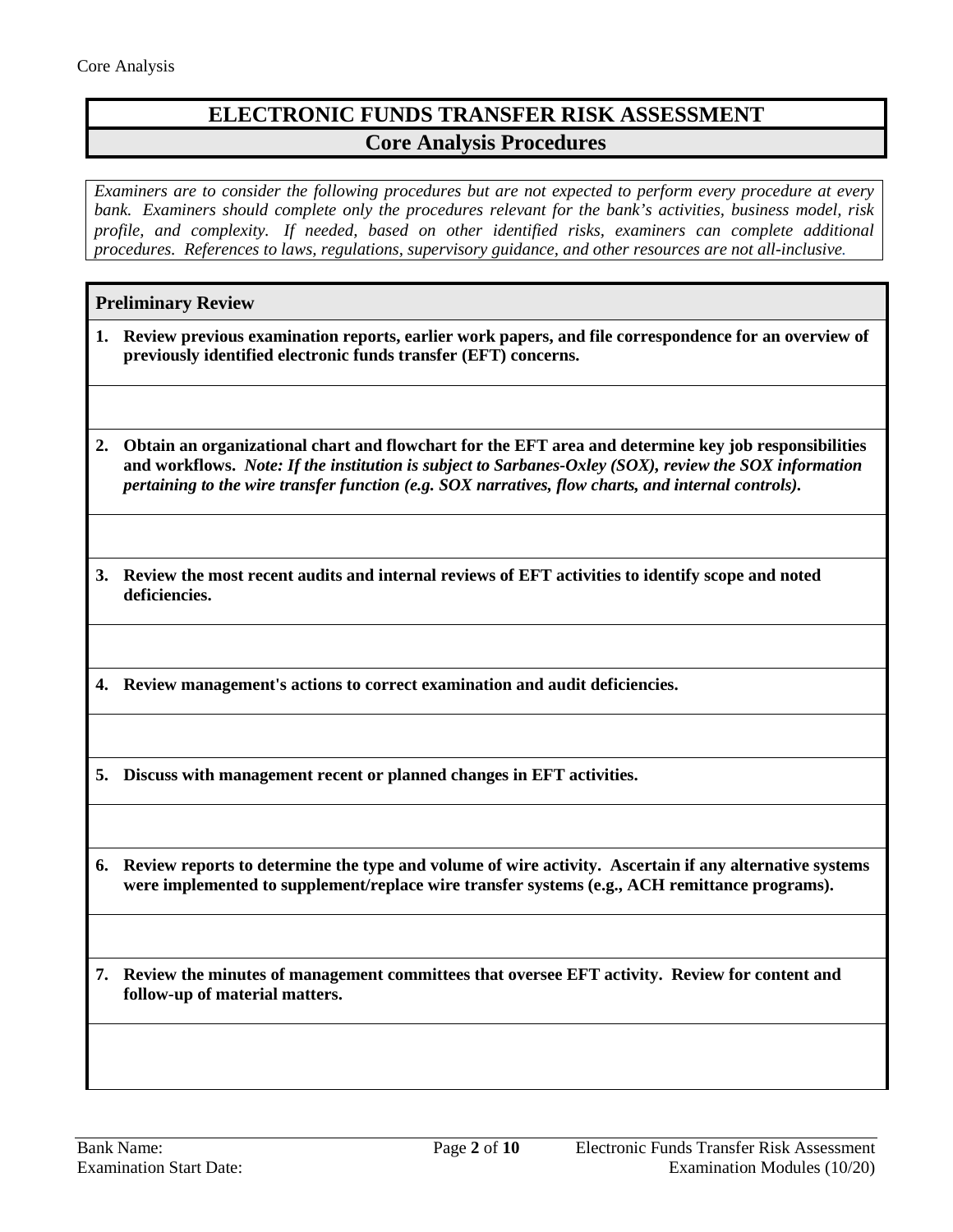## <span id="page-2-0"></span>**Policies and Procedures**

- **8. Determine whether policies and procedures are adequate for the type and volume of funds transfer activities. Consider whether policies and procedures address the following:**
	- **Acceptable methods of wire requests (in-person, phone, fax, e-mail, E-Banking);**
	- **Customer versus non-customer wire requests;**
	- **Use of wire transfer request forms;**
	- **Use of wire transfer agreements for recurring wire customers;**
	- **Collected funds versus uncollected funds;**
	- **Credit standards and overnight and daylight overdrafts limits;**
	- **Callback requirements;**
	- **Use of customer confirmations and advices;**
	- **Maintenance of wire log;**
	- **Office of Foreign Assets Control (OFAC) compliance;**
	- **Separation of duties for funds transfer personnel including originating, receiving, testing, and approving functions; authorizing dollar limits; and preparing data entry;**
	- **Clearly defined security procedures over payment orders and controls over source documents;**
	- **Record retention;**
	- **Exception reporting;**
	- **Organizational reporting controls;**
	- **Maintenance of adequate blanket bond coverage;**
	- **Internal audit coverage;**
	- **Board reporting requirements;**
	- **System testing;**
	- **Network security;**
	- **Incident response;**
	- **Personnel hiring and dismissing;**
	- **User security reviews; and**
	- **Implementation of a comprehensive business continuity, contingency planning, and disaster recovery program.**

#### <span id="page-2-1"></span>**Internal Controls**

**9. Evaluate management's procedures to prevent, detect, and respond to policy exceptions.**

#### **FUNDS TRANSFER REQUESTS**

**10. Review the bank's standard form of agreement or other written agreements with its customers, correspondent banks, and vendors. Determine whether those agreements are current and clearly define the liabilities and responsibilities to all parties.**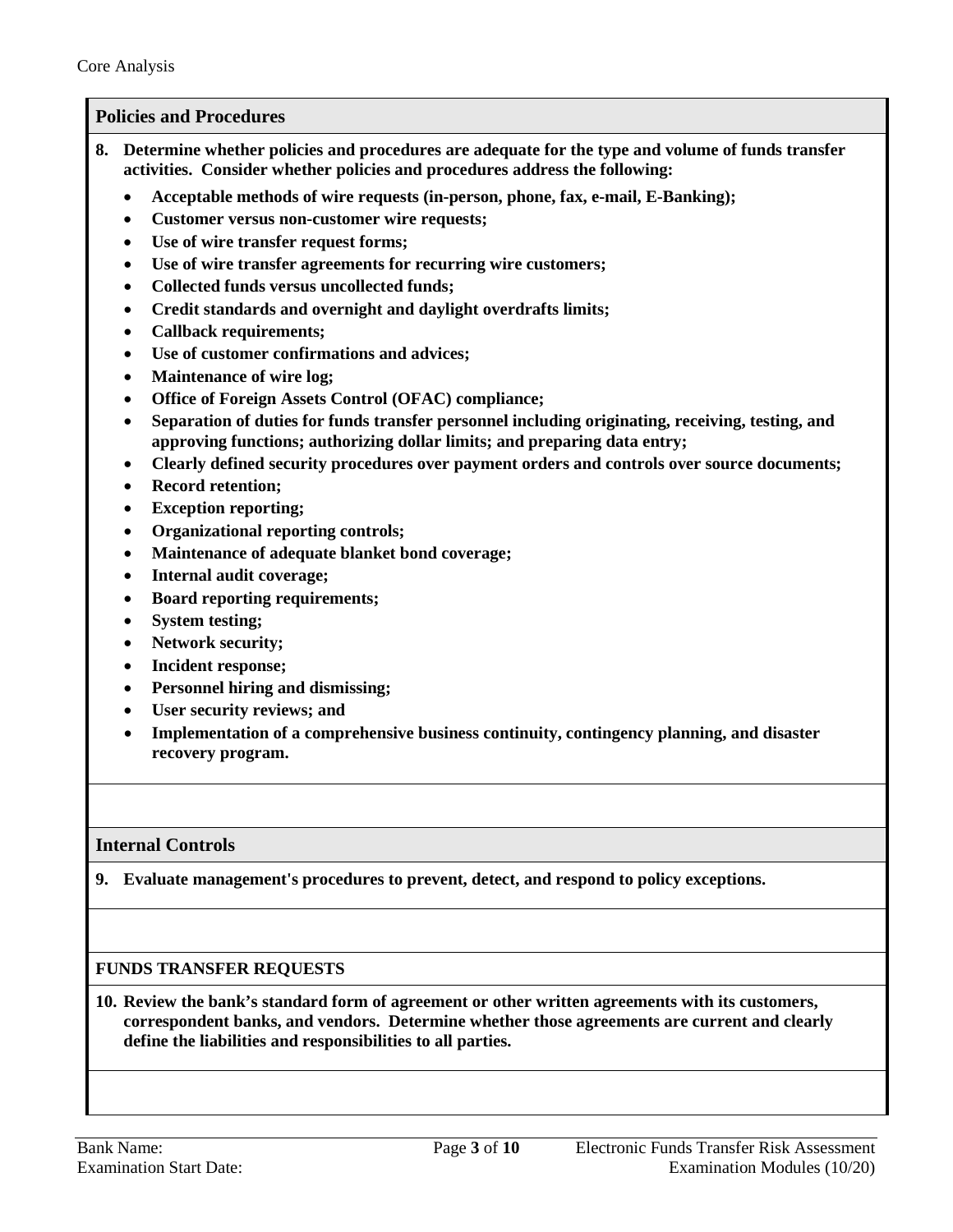| 11. Review the bank's procedures for validating transfer requests, including those received via on-line<br>terminals, telephone, fax, E-Banking systems, or written instructions. Determine procedures provide<br>for adequate security. For banks that allow customers to submit requests via E-Banking products,                                                                                         |
|------------------------------------------------------------------------------------------------------------------------------------------------------------------------------------------------------------------------------------------------------------------------------------------------------------------------------------------------------------------------------------------------------------|
| determine whether appropriate authentication measures are in-place (refer to the FFIEC Supplement<br>to Authentication in an Internet Banking Environment: FDIC: FIL-50-2011; FRB: SR 11-09).                                                                                                                                                                                                              |
|                                                                                                                                                                                                                                                                                                                                                                                                            |
| 12. Determine whether more than signature verification (tests, callbacks) are required on written requests.<br>Verify that any callback procedures utilized by the institution comply with actual callback<br>requirements (if any) stated in the blanket bond coverage.                                                                                                                                   |
|                                                                                                                                                                                                                                                                                                                                                                                                            |
| 13. Determine whether management maintains a current record of authorized signers for customers who<br>use the bank's funds transfer services. The following items reflect prudent controls:                                                                                                                                                                                                               |
| Recurring wire transfer customers should be required to have current signed wire transfer<br>$\bullet$<br>agreements on file that outline duties and responsibilities of both the customer and the institution.<br>The record includes authorized sources of funds transfer requests (telephone, memo, and fax).<br>$\bullet$<br>The bank advises its customers to limit the number of authorized signers. |
| Customer authorization lists limit the amount one individual is authorized to transfer.                                                                                                                                                                                                                                                                                                                    |
| 14. Ascertain if customer signature records are maintained under dual control or are otherwise protected.                                                                                                                                                                                                                                                                                                  |
| 15. Determine whether procedures are in place to prohibit transfers of funds against accounts that do not<br>have collected balances or preauthorized credit availability.                                                                                                                                                                                                                                 |
|                                                                                                                                                                                                                                                                                                                                                                                                            |
| 16. In situations where payments are to be made against uncollected funds and intraday overdrafts in<br>excess of established limits, ensure that they are referred to appropriate authority for approval.                                                                                                                                                                                                 |
|                                                                                                                                                                                                                                                                                                                                                                                                            |
| 17. In situations where payments are made against uncollected funds and in excess of established limits,<br>ensure that timely and appropriate steps are taken to obtain covering funds.                                                                                                                                                                                                                   |
|                                                                                                                                                                                                                                                                                                                                                                                                            |
| 18. Evaluate management's compliance with OFAC regulations.                                                                                                                                                                                                                                                                                                                                                |
|                                                                                                                                                                                                                                                                                                                                                                                                            |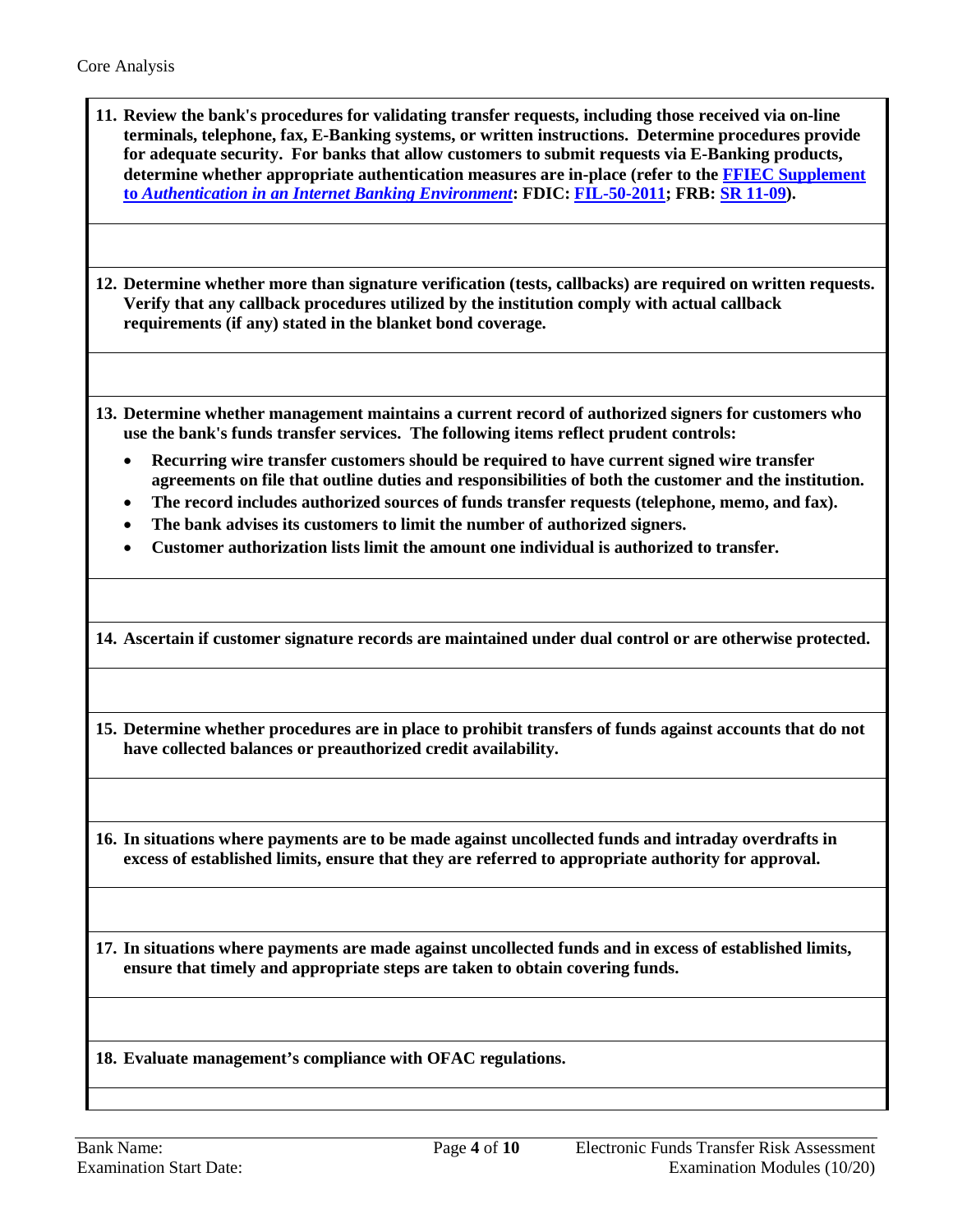- **19. Determine whether the Outgoing Wire Log is appropriately completed and documented. Consider the following:** *Note: Logs typically include customer-initiated and bank-purpose wires.*
	- **Originator name,**
	- **Originator account number,**
	- **Dollar amount of transaction,**
	- **Beneficiary name,**
	- **Beneficiary account number,**
	- **Counterparty institution,**
	- **Counterparty location, and**
	- **Domestic or foreign.**

## **PAYMENT PROCESSING AND ACCOUNTING**

- **20. Review the daily reconcilements of incoming and outgoing funds transfer activities, including both the dollar amount and number of messages. Determine whether appropriate controls are in place, such as:**
	- **Independent end-of-day reconcilements for messages sent to and received from intermediaries (Federal Reserve Bank, servicers, correspondents, and clearing facilities);**
	- **System activity reconcilements to transfer request source documents;**
	- **Daily supervisory review of funds transfer and message reconcilements;**
	- **Daily activity balancing is performed separate from the receiving, processing, and sending functions; and**
	- **Federal Reserve Bank, correspondent bank, and clearing house statements used for funds transfers are reconciled and reviewed daily in another area of the bank (accounting or correspondent banking) to ensure they agree with the funds transfer records.**
- **21. Determine whether the person reviewing rejects and exceptions is not involved in receiving, preparing, or transmitting funds.**

**22. Ensure that suspense items or adjustment accounts are appropriately accounted for, reviewed for abnormal fluctuations, and do not contain unusual or stale items.**

## **CREDIT EVALUATION AND APPROVAL**

**23. Determine if there are well-documented, periodic credit reviews of funds-transfer customers and ensure that they are completed by credit personnel who are independent of account officer and operations staff.**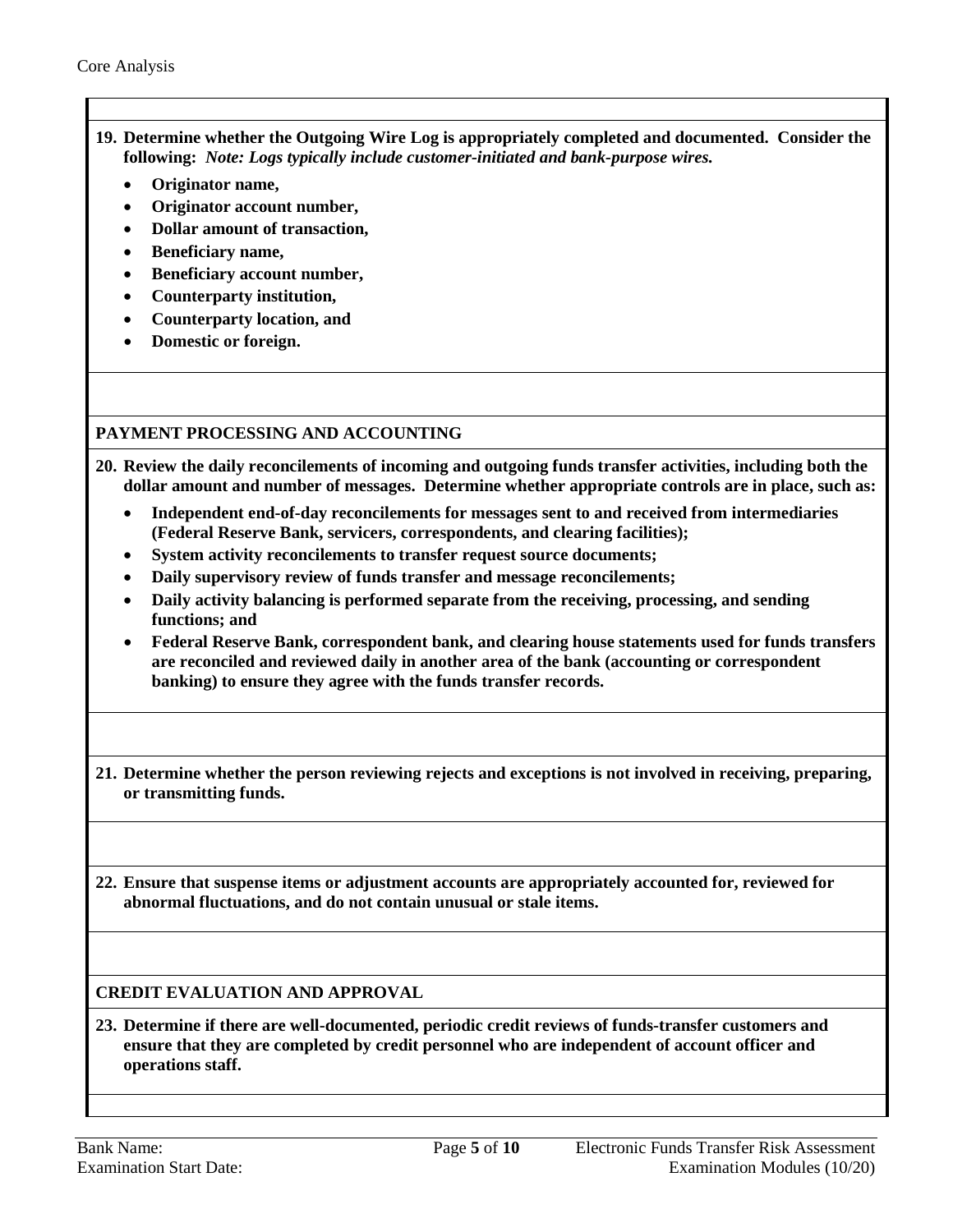$\mathbf{I}$ 

| 24. Ensure that limits on intraday and overnight overdrafts are reasonable in view of the organization's<br>capital position and the creditworthiness of the respective customers. |
|------------------------------------------------------------------------------------------------------------------------------------------------------------------------------------|
| <b>INCOMING FUNDS TRANSFERS</b>                                                                                                                                                    |
| 25. Determine whether incoming payments not received over a secure system are authenticated prior to<br>processing.                                                                |
| 26. Determine whether the bank maintains separation of duties over receiving instructions, posting to a<br>customer's account, and mailing customer credit advices.                |
| 27. Determine whether management maintains audit trails from receipt through posting to a customer's<br>account.                                                                   |
|                                                                                                                                                                                    |
| 28. Determine whether management issues customer advices in a timely manner. (Prudent practices<br>would indicate advices sent for incoming as well as outgoing wires)             |
| 29. Determine whether the Incoming Wire Log is appropriately completed and documented. Consider the<br>following:                                                                  |
| Beneficiary name,                                                                                                                                                                  |
| Beneficiary account number,                                                                                                                                                        |
| Dollar amount of transaction,                                                                                                                                                      |
| Sender name,                                                                                                                                                                       |
| Sender account number,                                                                                                                                                             |
| Counterparty institution,                                                                                                                                                          |
| <b>Counterparty location, and</b>                                                                                                                                                  |
| Domestic or foreign.<br>Note: Ensure logs include customer-initiated and bank-purpose wires.                                                                                       |

*(To the extent possible, leverage off the work of Information Technology examiners.)*

1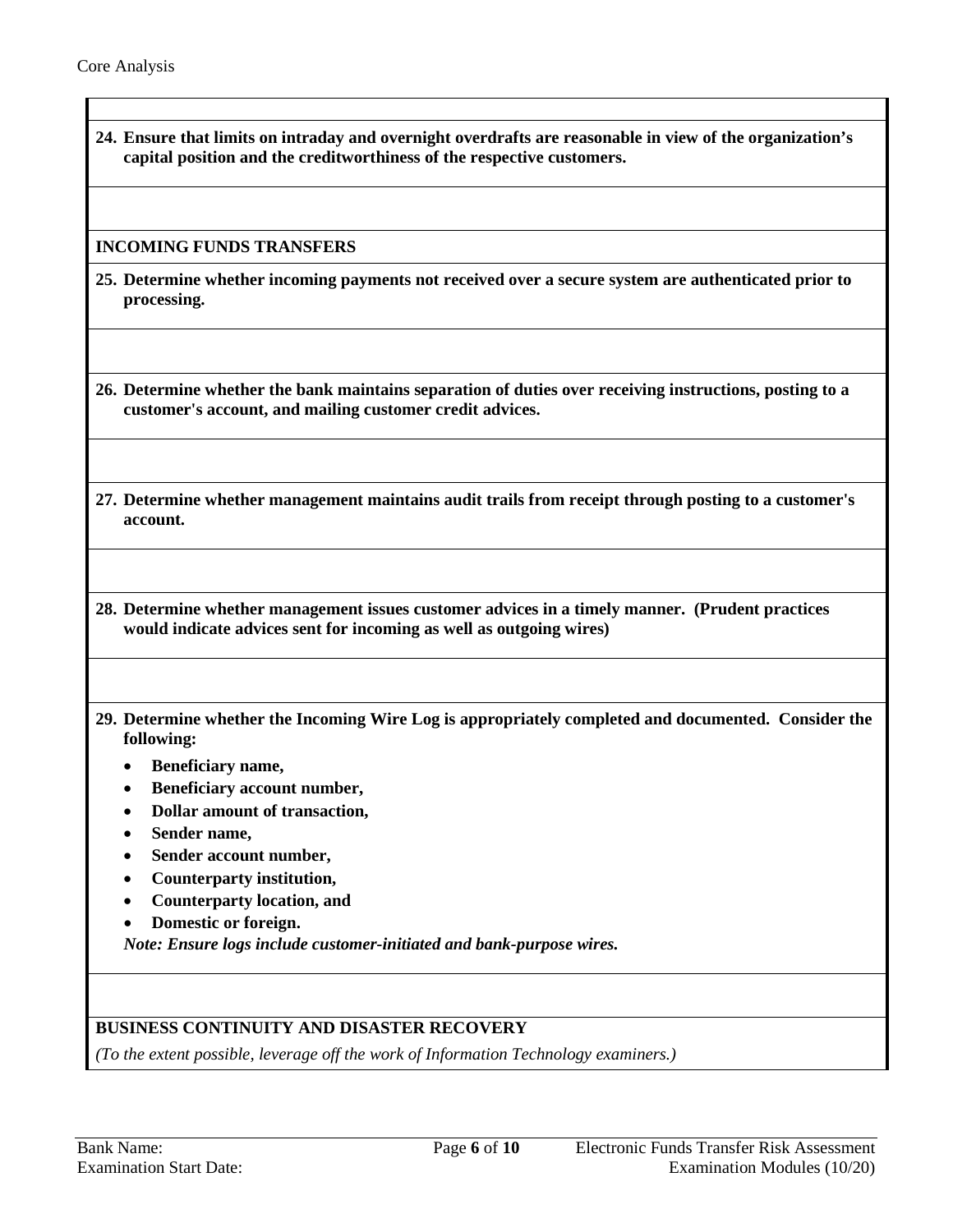- **30. Determine whether management has properly planned for contingencies and evaluate the reasonableness of the plan in relation to the volume of activity. Determine whether the contingency plan incorporates appropriate safeguards, including:**
	- **A back-up system in the event of equipment failures and line malfunctions,**
	- **A method for sending and receiving transfers if forced to operate at a different site,**
	- **Procedures to ensure that data is recovered by the opening of the next day's processing,**
	- **A requirement for supervisory approval for using back-up equipment,**
	- **A requirement that the plan be distributed to all funds transfer personnel,**
	- **Periodic testing of the back-up systems, and**
	- **Procedures and controls to prevent the inadvertent release of test data into the production environment.**

**31. Determine whether procedures for backup and off-site storage of critical information and inventory control on hardware and software are in force.**

**FEDLINE ELECTRONIC FUNDS TRANSFER** 

*Note: This type of transfer activity will be the most common type of funds transfer in community banks. Refer to the FFIEC IT Examination Handbook on [Retail Payment Systems](http://ithandbook.ffiec.gov/it-booklets.aspx) and the FedLine Advantage workprogram.* 

**WHOLESALE ELECTRONIC FUNDS TRANSFER SYSTEMS (FTS)**

*Note: These procedures generally apply to larger banks that initiate large dollar transfers. Refer to the FFIEC IT Examination Handbook - [Wholesale Payment Systems.](http://ithandbook.ffiec.gov/it-booklets.aspx)* 

- **32. Review flowcharts or narratives of the bank's overall FTS to determine the degree of automated interface, linkage to functions not supported by the FTS, and separation of duties or functions. Review this information as it relates to any of the following systems used by the bank:**
	- **FedLine,**
	- **CHIPS (Clearinghouse Interbank Payment System) or other local payments system,**
	- **SWIFT (Society for Worldwide Interbank Financial Telecommunications),**
	- **Internal transfers (book entry),**
	- **Customer networks, and**
	- **Internal networks.**

**33. Review the adequacy of security procedures in place for both outgoing and incoming payment orders for each step of the FTS process.**

• **Payment order origination such as message testing for fax, telephone, letters, or memos;** 

- **Data entry;**
- **Payment order execution or release;**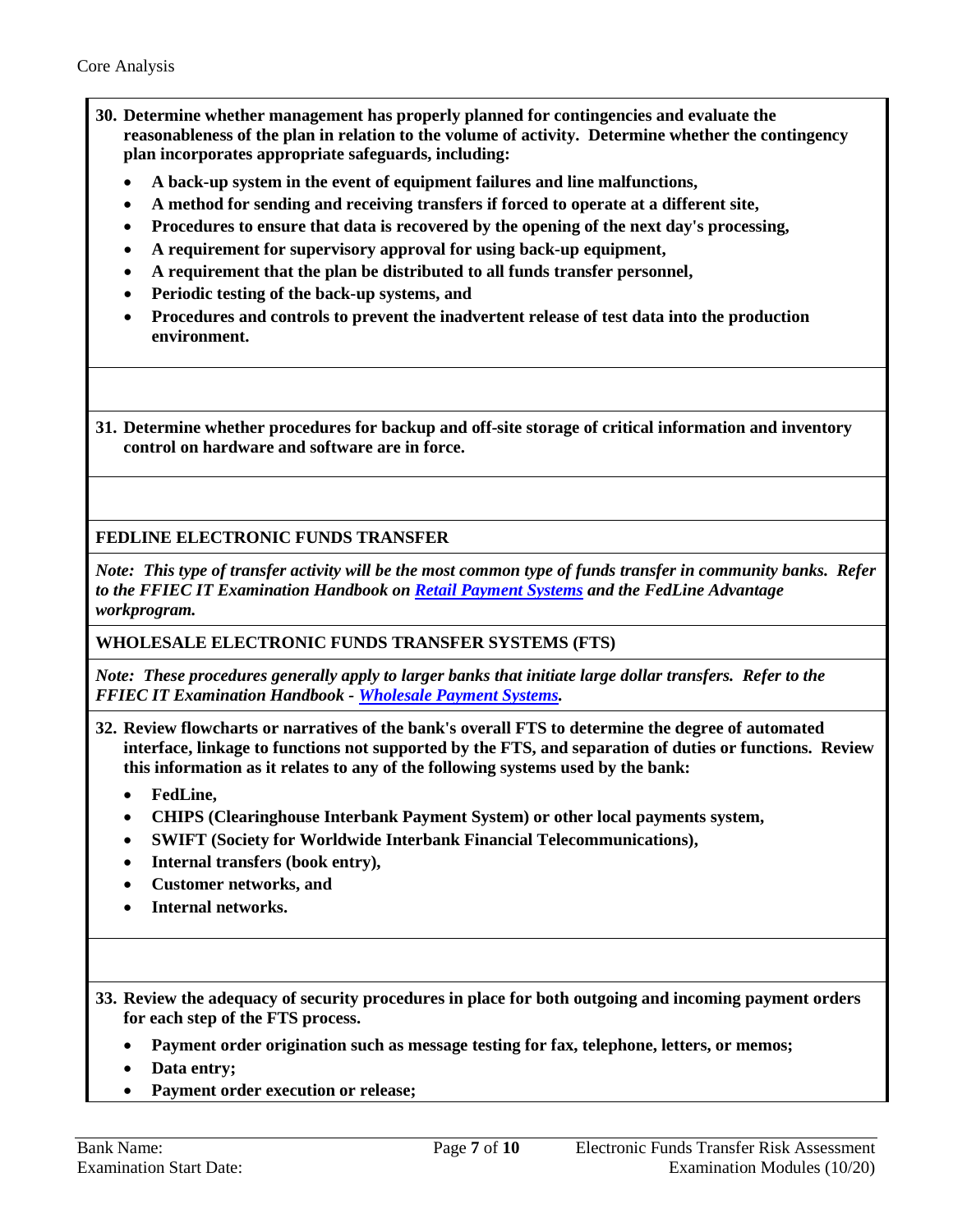- **Telecommunication lines; and**
- **Physical security.**

**34. Review a sample of contracts authorizing the bank to make payments from a customer's account and determine whether the contracts and disclosures adequately set forth responsibilities of the bank and the customer, primarily regarding the provisions of UCC Article 4A relating to authenticity and timing of transfer requests.**

### <span id="page-7-0"></span>**Audit or Independent Review**

- **35. Determine whether the audit or independent review program provides sufficient coverage relative to volume and nature of EFT activities. Independent review efforts should address relevant areas of EFT business, such as:**
	- **Adequacy of and compliance with policies and procedures;**
	- **Payment order origination (funds transfer requests);**
	- **Message testing;**
	- **Customer agreements;**
	- **Payment processing and accounting;**
	- **Personnel policies;**
	- **Physical and data security;**
	- **Contingency plans;**
	- **Credit evaluation and approval;**
	- **Incoming funds transfers;**
	- **Outgoing funds transfers;**
	- **Accuracy and completeness of wire logs;**
	- **Bank Secrecy and OFAC issues, if applicable;**
	- **Federal Reserve's Payment System Risk Program issues;**
	- **Adequacy of blanket bond coverage, as well as compliance with any requirements of this insurance coverage for things such as callbacks;**
	- **Evaluation of metrics utilized by management to measure the transactional risk inherent in the wire transfer function; and**
	- **Appropriateness of board reporting of wire activity that is commensurate with level of risk.**

#### <span id="page-7-1"></span>**Information Systems and Communication**

- **36. Determine whether management reports provide sufficient information in relation to the nature and volume of EFT activities and that it is sufficient for the directorate to assess the organization's inherent risk in EFT activities. Consider the following:**
	- **Identification of customers with large intraday and overnight overdrafts;**
	- **Drawings against uncollected funds or in excess of established credit limits;**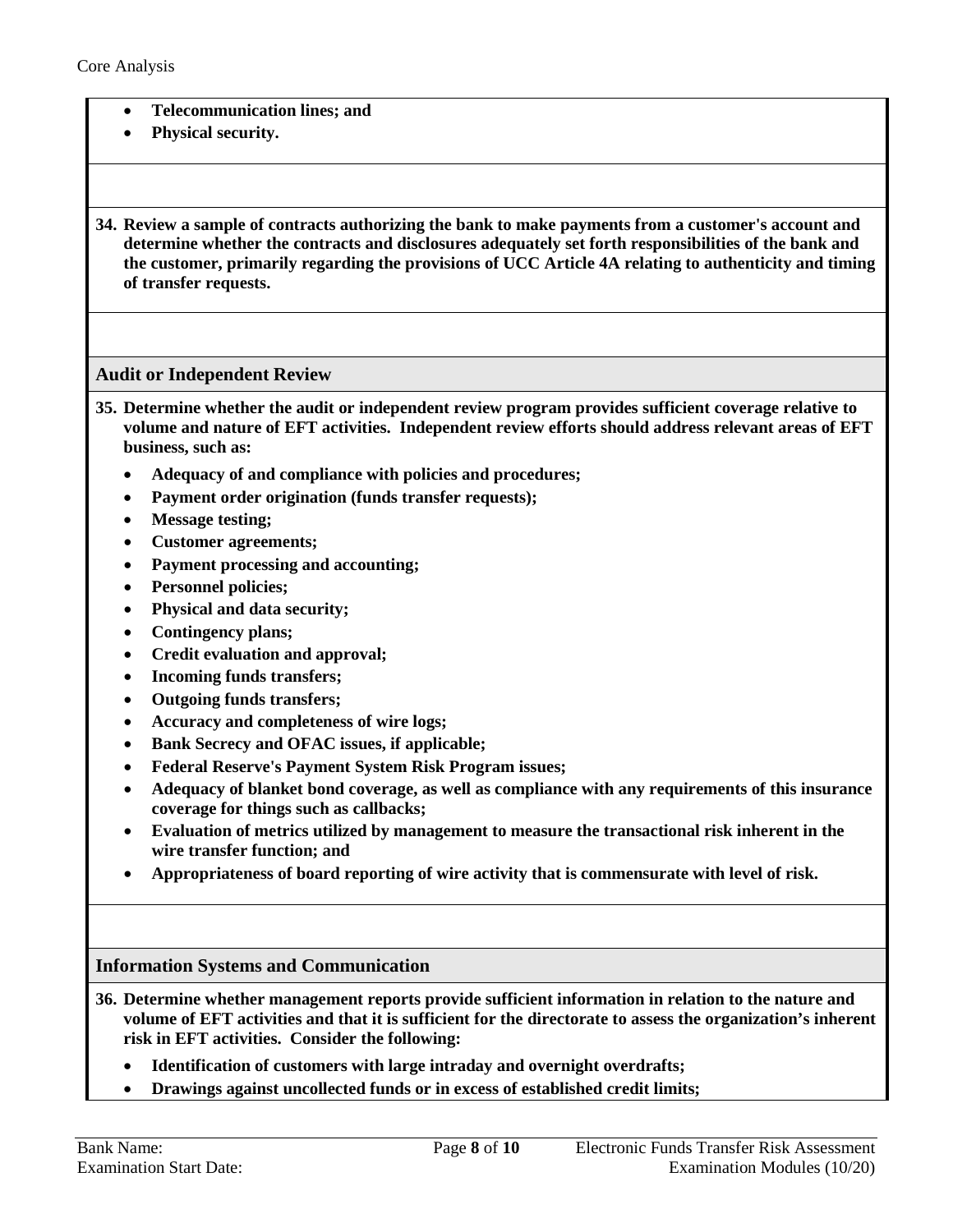- **Credit evaluation and approval;**
- **Total and average number of wires;**
- **Total and average dollar amount of wires;**
- **Volume of incoming vs. outgoing wire activity;**
- **Volume of domestic vs. international wire activity;**
- **Location of international activity;**
- **Volume of customer-initiated vs. bank-purpose wire activity; and**
- **Trend of wire activity (e.g., number, dollar, average).**

**37. Evaluate the accuracy and timeliness of information provided to the board and senior management.**

<span id="page-8-0"></span>**Managerial Effectiveness**

**38. Assess compliance with board policies and guidelines.**

**39. Determine the adequacy of bank documentation of EFT activities, including the sufficiency of record retention practices.**

**40. Analyze compliance with laws and regulations, including requirements of the Bank Secrecy Act and Financial Recordkeeping.**

**41. Assess the adequacy of management's response to audit exceptions and recommendations.**

**42. Determine whether management has properly planned for contingencies and has developed reasonable contingency plans and safeguards that are commensurate with the volume of EFT activities.**

**43. Determine the adequacy of insurance coverage for each EFT operation and the overall EFT environment. (Note: Standard blanket bonds do not cover funds transfer operations. Banks typically obtain a special rider for funds transfers. However, the special rider does not normally provide coverage if telephonic requests for funds are honored.) Assess compliance with any requirements of the blanket bond coverage such as callback requirements.**